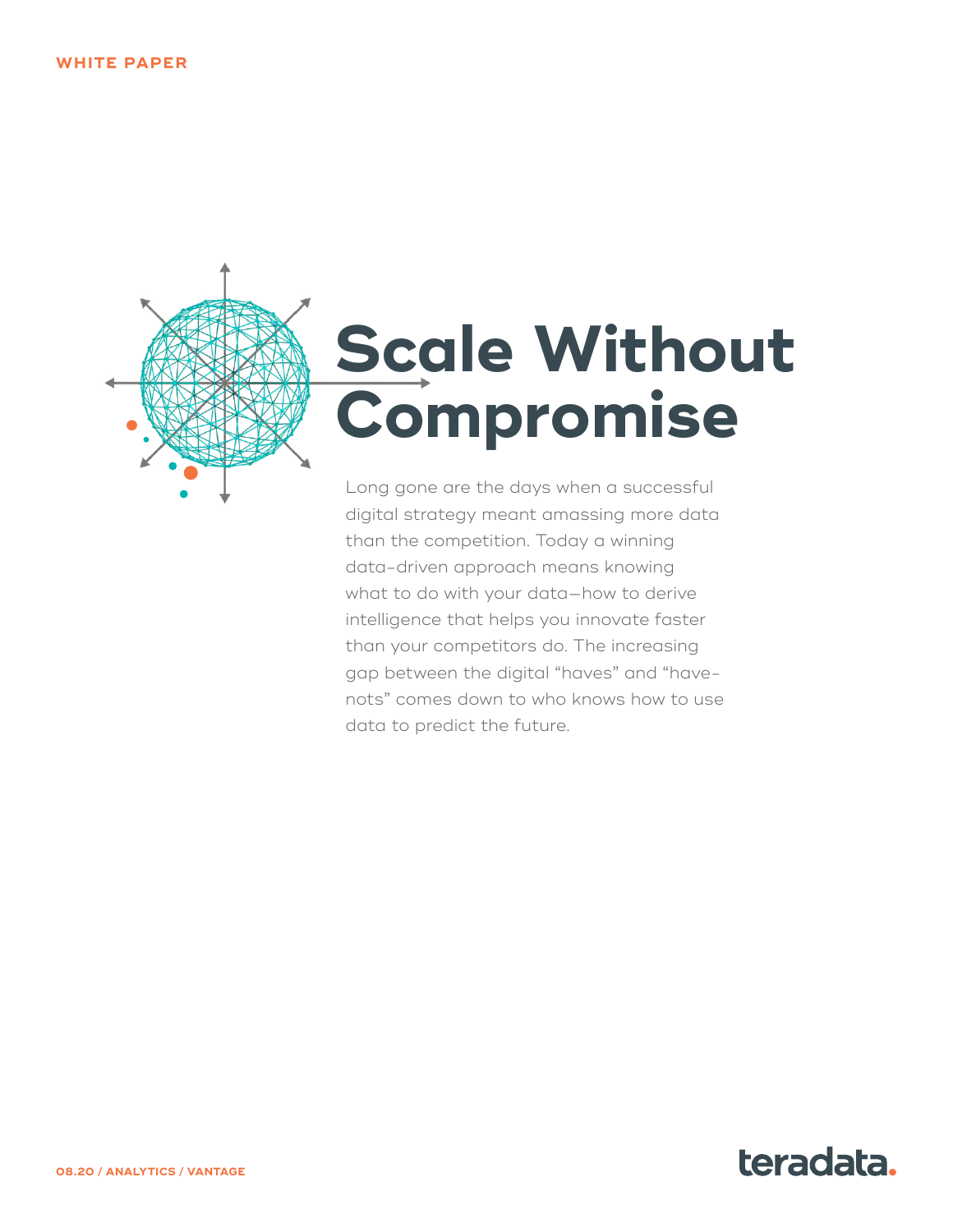#### **Table of Contents**

- 3 [Uncertainty Can Be Expensive](#page-2-0)
- 3 [The Eight Dimensions of Scalability](#page-2-0)
- 5 [Multidimensional Scalability is Achievable](#page-4-0)
- 6 [Refuse to Accept System Technology](#page-5-0)  [Limitations](#page-5-0)
- 8 [Perform While You Transform](#page-7-0)
- 8 [About Teradata](#page-7-0)

Needless to say, predicting the future is hard to do. The most innovative companies do so by integrating data across organisational and functional boundaries so that they can optimise complex end-to-end value chains and using that continuously updated data platform to continually hone. In the era of mass-personalization, customers expect a two-way feedback loop; customers want brands to know them and their exact needs and preferences while also giving them the chance to provide input and take control of their experiences.

The modern enterprise constructs a data analytics strategy that adapts dynamically to changing business requirements and empowers employees, partners, suppliers, and potentially even customers to ask complex data-driven questions. You can't know in advance all the questions that will need to be asked, what data will be needed to answer them, and how many people will be asking them. So you'll need a data analytics platform that supports users and queries numbering in the millions, every single day. As that data analytics platform is increasingly integrated with mission-critical, operational processes so that accurate and up-to-date predictions are available at the customer moment-of-truth, three, four, or even fivenines availability is required—and at Petabyte scale.

Supporting this level of scalability requires the following key capabilities: separation of compute and storage, with elastic scaling; integration with first party cloud services; ingestion of modern data sources; integrated data management and scalable analytics; and dynamic resource allocation and workload management.

As your users become aware of the possibilities to access and leverage data that you're creating for them, they will ask increasingly sophisticated and complicated business questions. These more complex business questions will likely result in high levels of deeper insight and return on investment as your people bring to light information that was previously unavailable. Creating a system that scales with these fluctuating and ever-evolving demands will be key to gaining a competitive advantage.



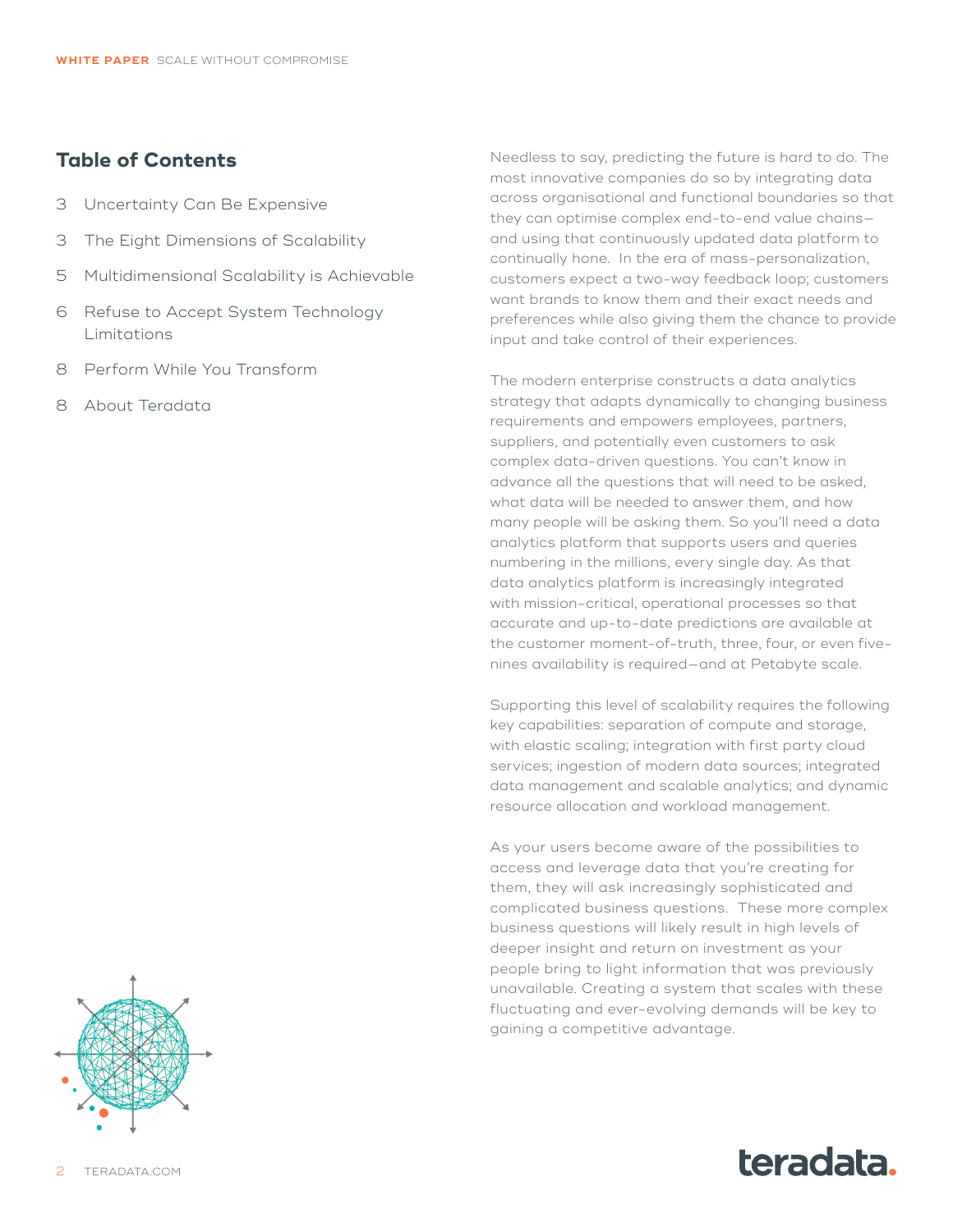#### <span id="page-2-0"></span>**Uncertainty Can Be Expensive**

Predicting the future—whether that's the customer's latest preferences, the possibility of a machine part failing, or the next opportunity to cut costs in supplyhas become more complex in a constantly changing environment that's innately uncertain. And uncertainty can be expensive. Not being able to predict the impact that adding hardware or users will cause leads to costly over-configurations with plenty of unused capacity. Or uncertainty can lead to under-configured systems that can't meet required performance levels, resulting in expensive redesigns.

Such uncertainty makes scaling a data analytics platform potentially highly costly as well. Many vendors and industry professionals define a scalable system as one that allows multiple queries to be run simultaneously and that can expand in the case of future data growth needs. But such a vague definition of scalability simply means that the platform is capable of some growth and expansion, with no discussion of the granularity of this expansion or the impact that this expansion has on factors like latency, performance, reliability, availability, and, critically, TCO.



Figure 1: Multidimensional scalability of data analytics platforms with production data. requires increasing capabilities across eight dimensions simultaneously, without adverse impacts on either domain.

## **The Eight Dimensions of Scalability**

A more accurate definition of scalability considers the eight domains that are vital for any data analytics system. These are shown in Figure 1 and listed below:

- 1. Data Volume refers to the ability to efficiently store and process petabytes of raw user data in the same system, natively and in object storage. This makes it easier for the business to have access to all the data they need to drive deep insight. By leveraging Cloud object stores like AWS S3, Azure BLOB and GCP Object Store, Native integration, users can read directly from these stores in a highperformance way.
- 2. Query Concurrency refers to the ability of the system to simultaneously process large volumes of queries and to get more work done, faster. This enables optimization and balance of numerous complex, resource-intensive queries while maintaining SLAs. As demand requires more query concurrency, you can scale out with the cloud dynamically.
- 3. Query Complexity is the ability of a system to support complex, high-value queries, including multijoin queries. Users often ask questions that span different functions in a business. These questions often generate very sophisticated queries, so the ability to handle such queries empowers the business to uncover insights that were not previously known. As the complexity of the queries increases, you can scale up with the cloud by adding more powerful compute to handle without redistribution.
- 4. Schema Sophistication refers to extensible and flexible data schemas that support and enable all business requirements. Businesses rely on a variety of schemas, such as normalized schemas, to discover complex relationships between data entities and unlock insight. But the enterprise relies on the ability to support any schema—normalized, semistructured, or no schema at all—to meet the needs of the business. This dimension delivers the flexibility and agility to realize rapid time-to-value. Support for native integration with object store data types (AVRO, Parquet, JSON) enables seamless joining

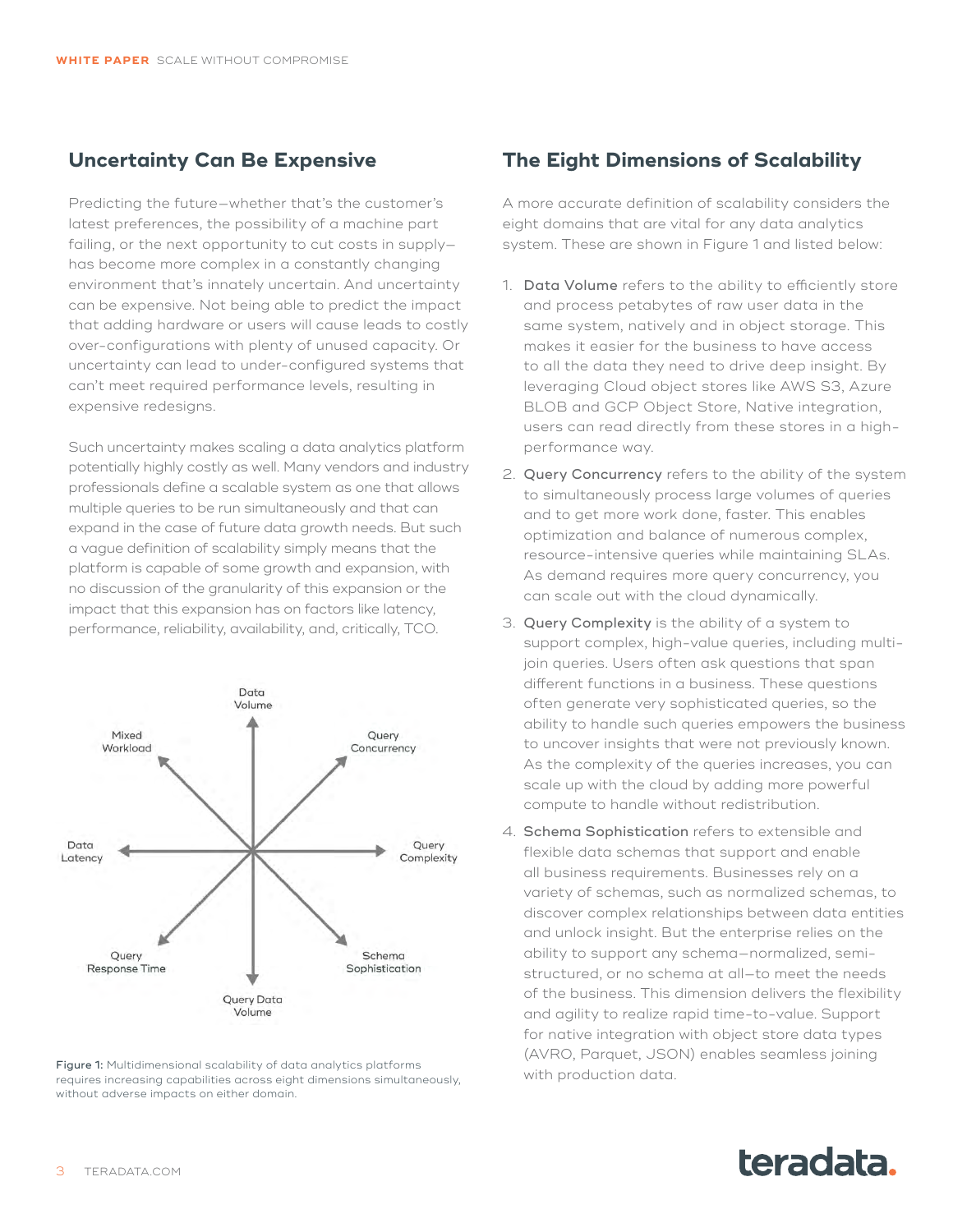- 5. Query Data Volume is the volume of data that can be processed quickly and efficiently by a single query, without manual intervention. This capability prevents business users from having to limit their queries—so they can consider all of the enterprise's data in their queries if needed—and optimizes I/O throughput for enhanced performance. When you scale up with the cloud, you can deliver more memory and compute to handle larger query volumes.
- 6. Query Response Time is the ability to deliver fast and consistent response times to comply with strict SLAs. This dimension contributes to agile innovation at the enterprise. Query response time determines not only the performance of queries that are known questions but also those that are unknown, unanticipated, exploratory, broad, or complex as well as those that are associated with new applications. Native integration with object stores enables users to seamlessly query data across the persisted data in high performance SSDs and the lower performance object storage.
- 7. Data Latency is the ability to load and update data in near real-time while simultaneously supporting query workloads. This is an indication of whether the data in the warehouse can be kept stable, current, and in sync with business processes and operations to the degree necessary to respond to events and business needs as well as to provide meaningful analyses. The cloud enables you to stream via an Event Driven Architecture with first party cloud services from Azure Event Hub, AWS Kinesis and GCP Cloud Data Flow.
- 8. Mixed Workload refers to the ability to support multiple applications and users with very different SLAs in a single environment. Being able to manage multiple workloads concurrently on the same physical platform simplifies management, helps the business guarantee SLAs, and maximizes resource efficiencies. Scaling out and up with the cloud will deliver extra compute that can be directed to high priority workloads, providing dynamic resource allocation.

Just as you can't predict all the questions that will need to be asked and the data that will be needed to find the answers, you cannot predict which data analytics dimensions you'll need to scale when. So you need to be

able to scale simultaneously, across every dimension. Focusing on a limited number of dimensions at a time could diminish the capability of any of the others or cause you to miss an opportunity to leverage data and garner additional insights.

For example, as projects get started, they are typically designed for an initial static environment that is represented in Figure 2. If data size is important, the project may even be able to tune for a large data volume or size.



Figure 2: As projects get started, they are typically designed for an initial static environment.

Successful projects will drive demand for broader use by a wider number of users, which in turn will increase the need for query concurrency. And as users become aware of the potential they will ask increasingly sophisticated and complex business questions, which will require greater query complexity.

But technologies are often unable to handle increasing numbers of concurrent, complex queries against larger volumes of data. Thus, to meet requirements of a dimension such as query complexity, the enterprise often must compromise in other dimensions (See Figure 3). In order to handle a significant increase in the

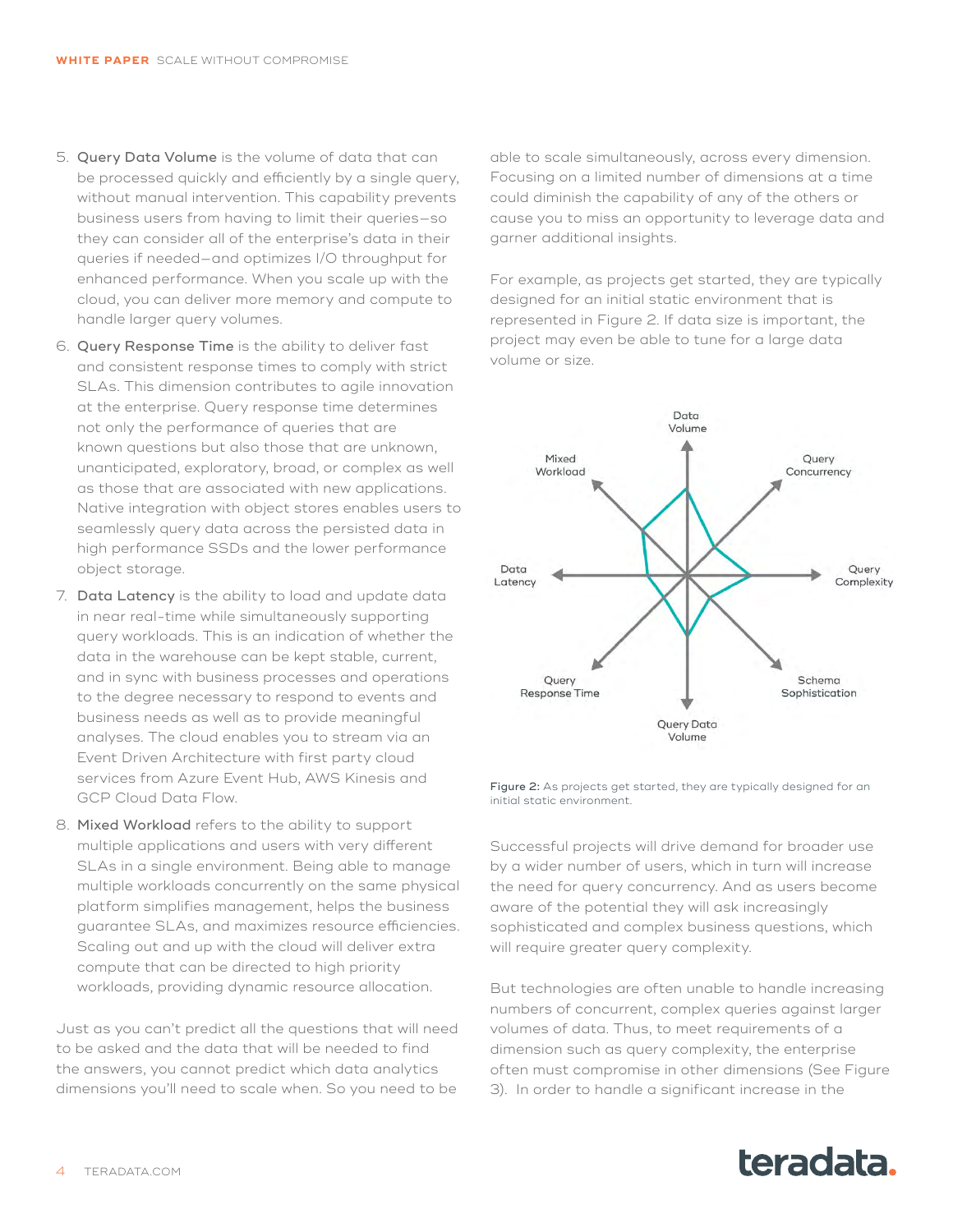<span id="page-4-0"></span>number of concurrent queries to meet their business needs, they may need to reduce the complexity of their complex queries to maintain their performance levels. Or they will need to implement separate platforms—one that will handle larger numbers of queries that are highly constrained and tuned, and a separate system tuned for complex queries but with limited users. This adds cost and complexity to the environment.



Figure 3: Technologies are often unable to handle increasing numbers of concurrent, complex queries against larger volumes of data. Thus, they must compromise in other dimensions.

## **Multidimensional Scalability is Achievable**

The modern enterprise must embrace multidimensional scalability, where all data analytics domains are enhanced together. Where expansion of processing power leads to proportional performance increases. Where overall throughput is sustained when adding users, and data growth has a predictable impact on query times. This approach future-proofs the enterprise, ensuring that investment in one dimension strengthens the capabilities in other areas and supports the massive workload needs of tomorrow, today.

In the previous example, query concurrency and complexity could not be scaled simultaneously. Teradata Vantage addresses this challenge by optimizing both of these capabilities so that they can scale together.

First, Vantage's "all parallel, all the time" architecture ensures that the four most expensive data platform operations—scans, joins, aggregations, and sorts always run with the maximum degree of parallelism possible. This dramatically improves performance and throughput for these operations. Vantage also combines the industry's leading cost-based optimizer, hash-based indexes, aggregate join indexes, and support for a widerange of join plans. Between them, these capabilities enable the efficient, high-performance execution of complex queries, without the need for manual intervention like database "hints" and query re-writes.

Finally, Vantage's Incremental Planning and Enhancement (IPE) optimizer extensions mean that complex queries can be optimized even where good database statistics are not available and where data are not stored locally on the filesystem.

When it comes to supporting query concurrency, Vantage's virtualized parallel RDBMS and BYNET networking protocols ensure that all operations and steps run with the maximum degree of parallelism possible, so that operations execute quickly and efficiently and that work is processed as quickly as possible, maximizing both concurrency and throughput. A logical hash-based filesystem supports efficient, highperformance O(1) localized data access with, so that "tactical" queries are essentially free in Vantage and do not consume significant system resources or block other queries. In addition, Vantage's sophisticated mixedworkload management allows the system to manage extreme levels of concurrency. In fact, several Vantage customers regularly run several thousand concurrent queries on a single Teradata system.

Thus, as shown in Figure 4, Teradata empowers the customer to scale query concurrency and complexity at the same time, without compromising the capabilities of either or dragging down performance.

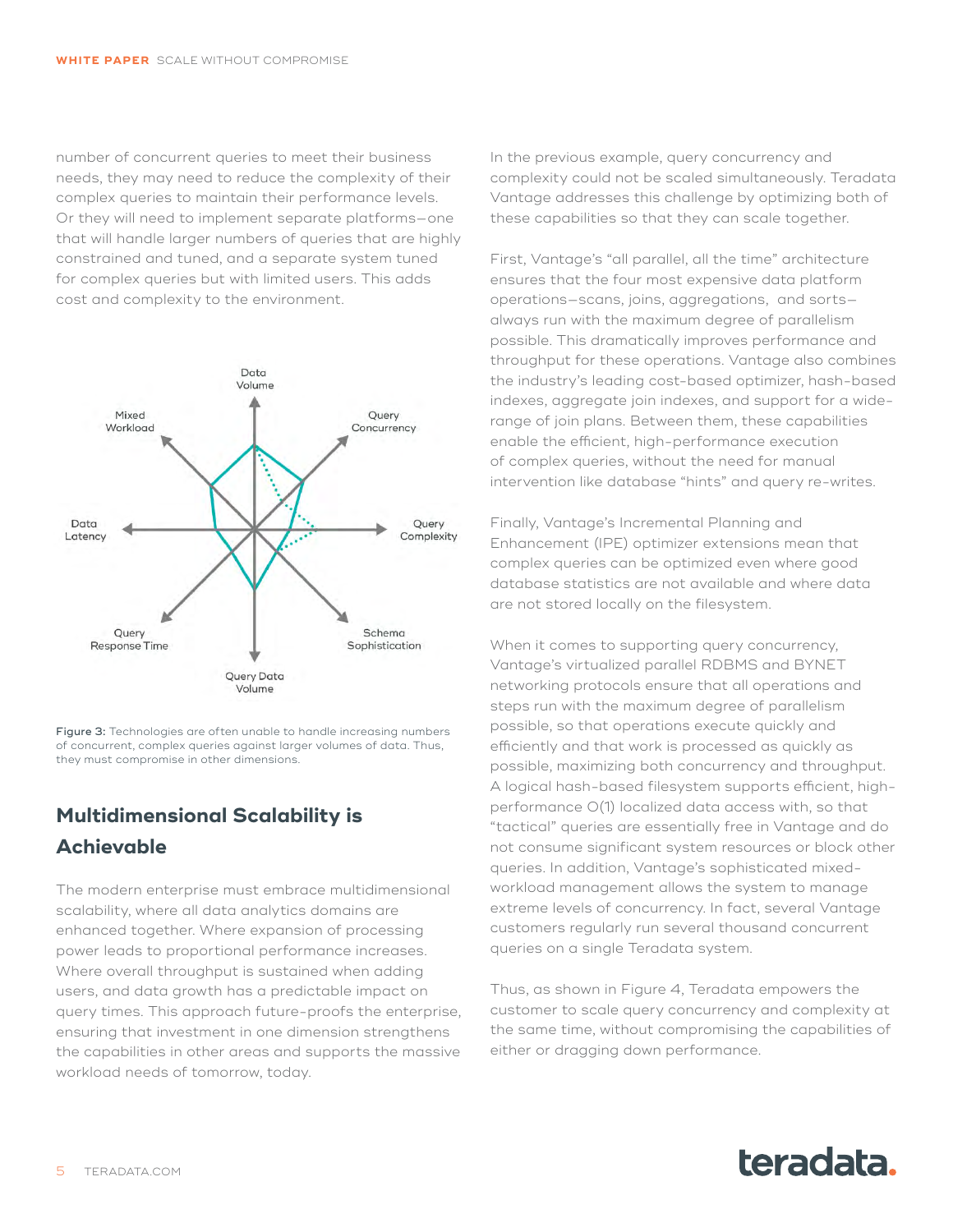<span id="page-5-0"></span>

Figure 4: With Teradata Vantage, the enterprise can scale across all eight key dimensions of analytics at once, preventing the need to compromise on performance in any area.

## **Refuse to Accept System Technology Limitations**

Technology choice should not be a limiting factor in the enterprise's ability to scale—but data analytics technology does need to meet specific criteria. As Figure 5 shows, there are clear specifications for achieving multidimensional scalability. Technology needs to support a 5 on all 8 of the dimensions listed.

According to these requirements, multidimensional scalability is achieved by:

- 1. Efficiently storing and processing over 10 petabytes of data
- 2. Supporting complex extensible and flexible schemas, including 3NF
- 3. Handling queries with up to 64 joins
- 4. Managing dynamic mixed workloads
- 5. Allowing a single query to access all stored data if required
- 6. Running over 1,000 queries concurrently
- 7. Loading and updating data in operational real time
- 8. Delivering query response times that are consistent against varying workloads

We created this matrix to show that multi-dimensional scalability is achievable—and we've proven so with Teradata Vantage. Our platform delivers capabilities in the "5" column listed in Figure 5, across all dimensions:

- 1. Data Volume—The largest Teradata system currently in production manages in excess of 10 PB of data, and Teradata frequently supports tables that have trillions of rows. By combining a coordinator node-free MPP architecture with a sophisticated cost-based optimizer and hash-based index structures, Vantage delivers "always-parallel, all of the time" data processing.
- 2. Query Concurrency—With virtualized parallel RDBMS and BYNET networking protocol and sophisticated mixed-workload management, Vantage ensures the highest level of parallelism possible. Users are able to bring more applications, users and queries to a single platform, with cost-per-queries that are commonly measured in hundredths of cents. Vantage supports systems today that are running 100+ Million queries per day.
- 3. Query Complexity—With an industry-leading costbased optimizer, hash-based indexes, aggregate join indexes, and support for a wide-range of join plans, Vantage users can execute complex queries efficiently and at high performance, without having to make manual adjustments.
- 4. Schema Sophistication—Vantage supports complex, nested schemas and views, enabling simplified representations of complex data to be presented to users, tools, and apps without the creation of additional ETL tech debt.
- 5. Query Data Volume—By leveraging advanced indexing and partitioning whenever possible, Vantage's structures are simple to deploy and automatically maintained. Vantage also uses multiple automatic memory caches. Users who can't leverage index structures and caches can use Vantage's advanced compression options, efficient row storage with variable length blocks, cylinder reads, and synchronized-scanning.
- 6. Query Response Time—Vantage's hash-based filesystem ensures that data is evenly distributed which provides the first Index (PI) at no extra cost and delivers tactical queries at an O(1) complexity.

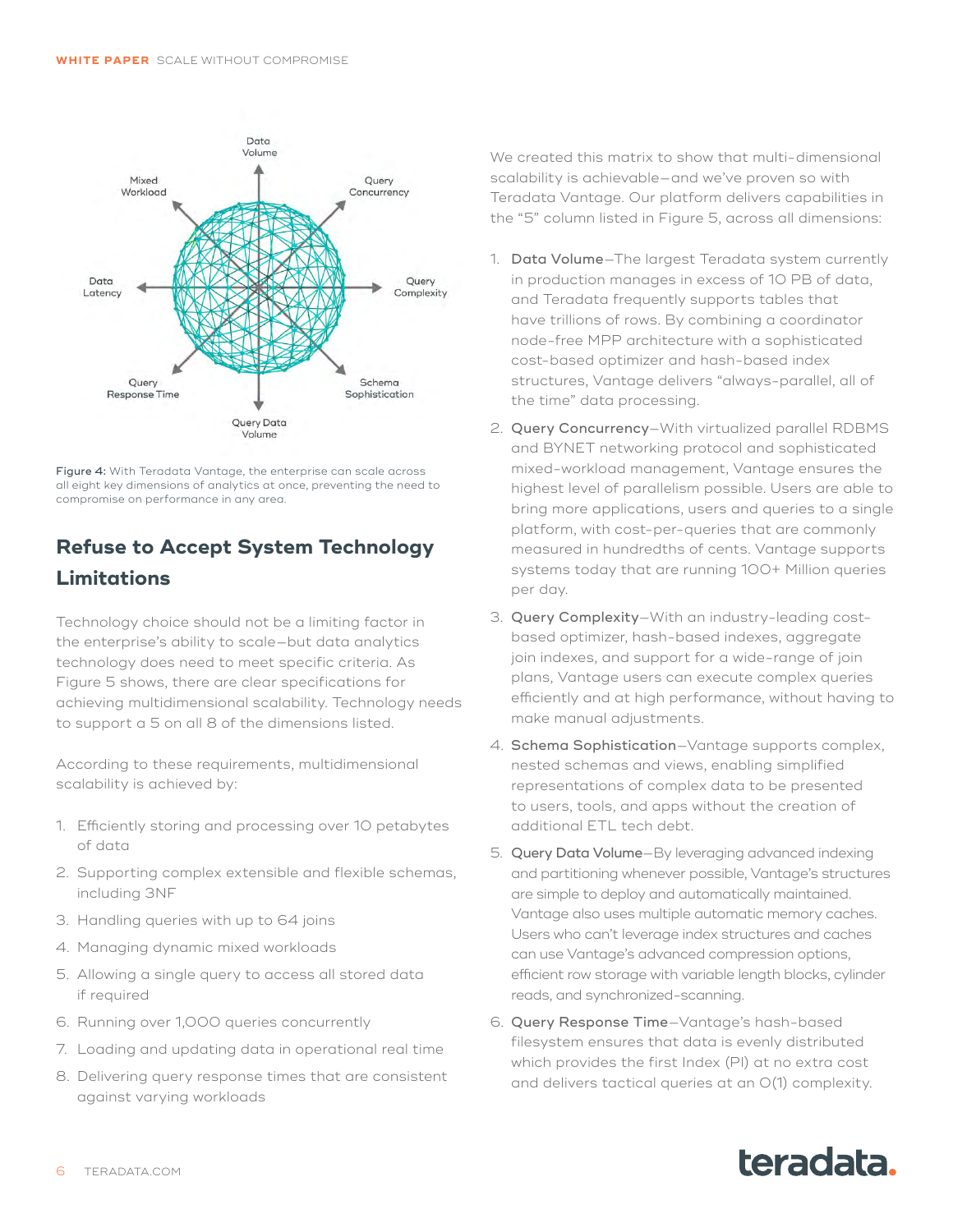Cost Based Optimizer ensures that the most optimal query plans are generated regardless of the underlying schema. Vantage also supports indexes that are automatically maintained, which further improves query performance. Vantage's Workload Management provides advanced controls that deliver consistent query response times.

7. Data Latency—Vantage's load utilities enable highperformance batch and stream loading of data and features like Load Isolation, Locking controls, MVCC, and more enable the simultaneous querying and

loading of data with very low latency. Multiple load jobs can load data to the same table at the same time while remaining separated from one another.

8. Mixed Workload—Vantage's Workload Management combines filters and throttles with sophisticated and dynamic allocation of resources. This allows prioritization of urgent, high-priority workloads and protects the system against the impact of "runaway" queries to improve query throughput and consistency so more work can be accomplished.

Figure 5: This matrix scores the extent of scalability for each of the eight key analytics dimensions, with 5 being the strongest ranking.

|                           | <b>Units</b>               | 1                                                     | $\overline{2}$                         | 3                                          | $\overline{4}$                                     | 5                                            |
|---------------------------|----------------------------|-------------------------------------------------------|----------------------------------------|--------------------------------------------|----------------------------------------------------|----------------------------------------------|
| Data Volume               | Raw User<br>Data           | < 10TB                                                | < 100TB                                | $<$ 1PB                                    | 1-10 PB                                            | >10PB                                        |
| Query<br>Concurrency      | # of Users                 | < 5                                                   | < 10                                   | <100                                       | $100 - 1000$                                       | >1000                                        |
| Query<br>Complexity       | # of Joins                 | $<$ 2                                                 | $< 5$                                  | < 16                                       | $16 - 64$                                          | 64                                           |
| Schema<br>Sophistication  | Relational.<br>Flexibility | Flat files with<br>non-atomic<br>nested<br>structures | Flat 1NF<br>Files                      | Limited<br>Dimension<br>Tables             | Star/<br>Snowflake<br>Schemas                      | Complex<br>3NF                               |
| Query Data<br>Volume      | Data Volume                | Only cached<br>data                                   | Indexed Data<br>only                   | Data<br>partitions<br>only                 | All Stored<br>data with<br>performance<br>penalty  | All Stored<br>Data                           |
| Query<br>Response<br>Time | Response<br>Time           | Inconsistent                                          | Consistent<br>against<br>cached data   | Consistent<br>against<br>known<br>queries  | Consistent<br>against<br>few ad-hoc<br>queries     | Consistent<br>against<br>varying<br>workload |
| Data Latency              | Descriptive                | Read/Write<br>isolated                                | Eventual<br>Consistency                | Limited write<br>capacity<br>while reading | Near Real<br>Time                                  | Operational<br>Real Time                     |
| Mixed<br>Workload         | Descriptive                | No WLM                                                | <b>Basic</b><br>Resource<br>Management | Static<br>Workload<br>Management           | Static<br>Workload<br>Management<br>with throttles | Dynamic<br>Mixed<br>Workload                 |